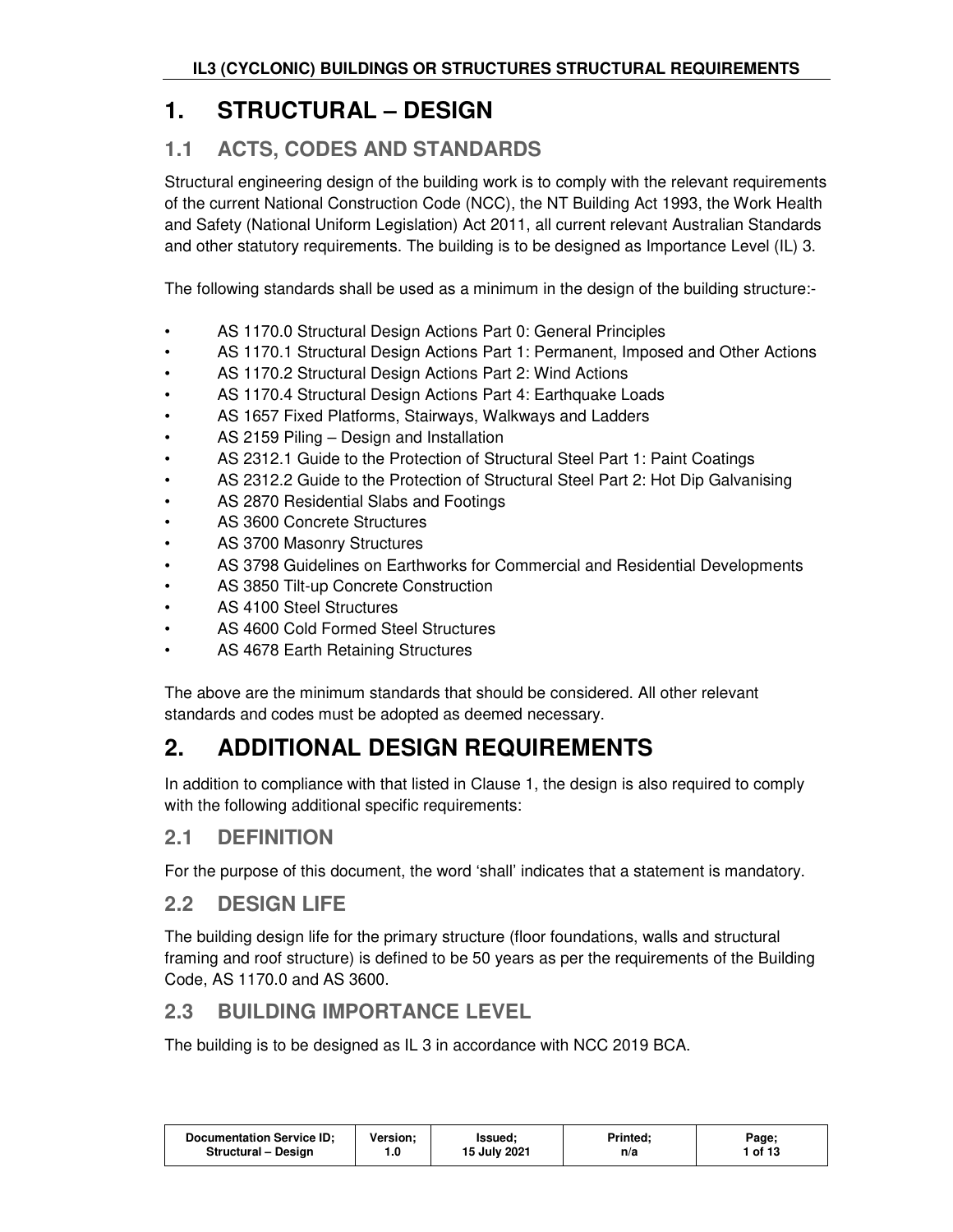### **2.4 DESIGN LOADS**

The design of the building structure (for stability, strength and serviceability) and external fabric, including windows and doors, shall be capable of resisting the loads listed below. As a minimum the following information shall be noted in tabular form on the structural drawings approved for construction:

- Design superimposed dead loads
- Design live loads
- Special design live loads in localised areas such as compactus storage
- Design wind loads
- Design earthquake loads
- Design bearing pressures for foundation material
- Any other relevant loadings

All design loads and their parameters relevant to the project shall be fully stated on drawings.

# **2.5 DEAD AND LIVE LOADS**

The dead loads shall be calculated in accordance with the principles of AS 11 70.0 and AS 1170.1 and utilise a gravity constant of 9.81m/s<sup>2</sup> .

Superimposed Dead and Live Loads are to be calculated in accordance with the minimum loads described below (unless exceeded by the loads described in AS 1170 in which case the design must be for the higher load).

| <b>AREA/USE</b>                                | <b>LOAD</b>       | LOAD (kPa)                               | <b>LOAD</b><br>(kN) | <b>COMMENTS</b>                                |
|------------------------------------------------|-------------------|------------------------------------------|---------------------|------------------------------------------------|
| Roof                                           | Live Load         | 0.25<br>$4.0$ for<br>accessible<br>roofs | 1.8                 |                                                |
| <b>Typical Suspended</b><br><b>Floor Level</b> | Dead Load         | 0.5                                      |                     | $\overline{a}$                                 |
|                                                | Live Load         | 3.0                                      | 2.7                 | Offices for<br>general use,<br>hospital wards. |
| <b>Basement Level Slab</b>                     | Surcharge<br>Load | Refer<br>Geotechnical<br>Report          | -                   | $\overline{a}$                                 |
|                                                | Live Load         | 2.5                                      | 13                  | Light traffic.                                 |
| <b>Stairs/Landings/Foyers</b>                  | Dead Load         | 0.5                                      | -                   | $\overline{a}$                                 |
|                                                | Live Load         | 4.0                                      | 4.5                 | $\overline{a}$                                 |

| <b>Documentation Service ID:</b><br><b>Version:</b><br><b>Structural - Design</b> | Issued:<br>15 July 2021 | <b>Printed:</b><br>n/a | Page;<br>2 of 13 |
|-----------------------------------------------------------------------------------|-------------------------|------------------------|------------------|
|-----------------------------------------------------------------------------------|-------------------------|------------------------|------------------|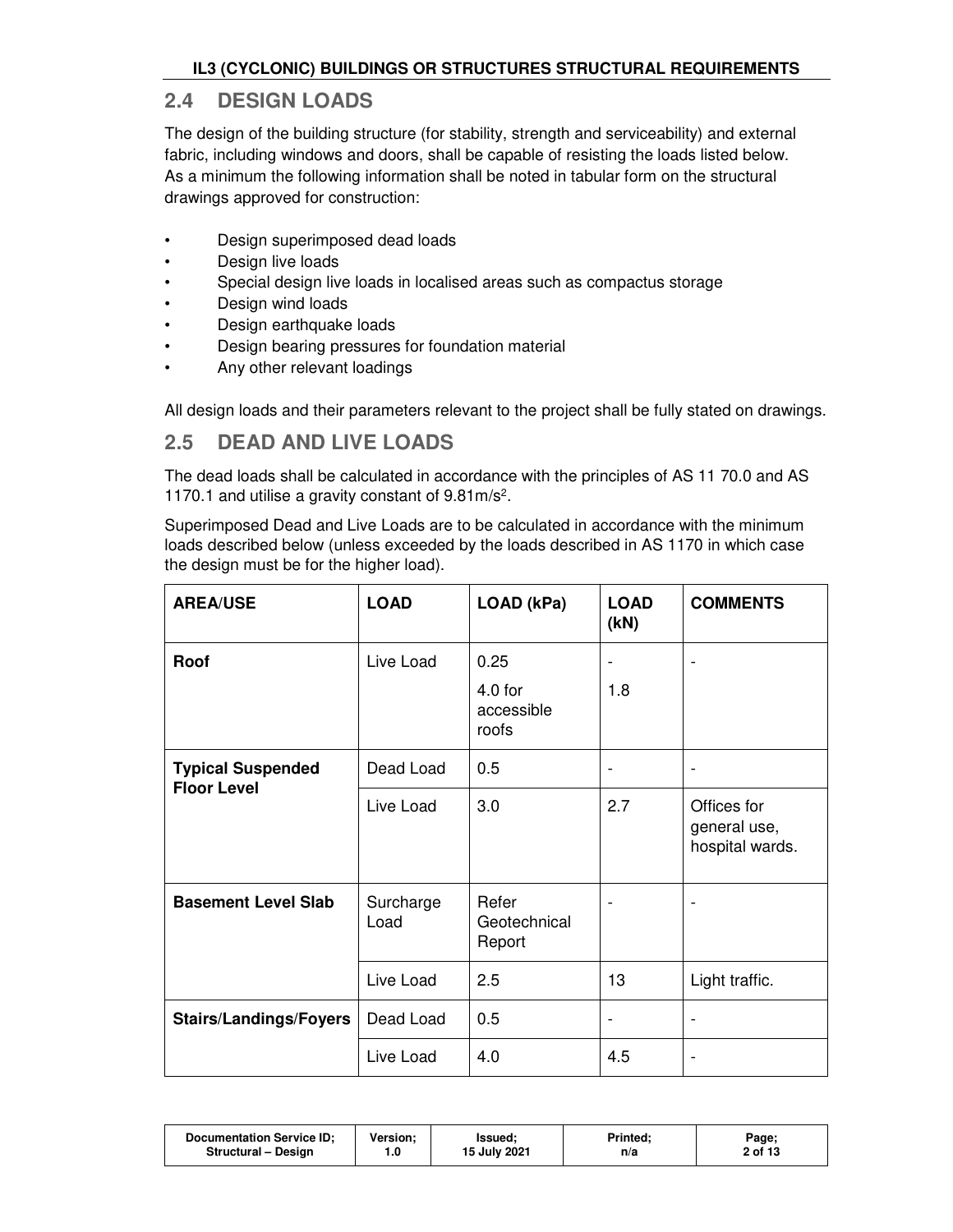| <b>Plant Rooms</b>    | Dead Load         | <b>Plant Loads</b> | $\overline{\phantom{0}}$ |                                                                                              |
|-----------------------|-------------------|--------------------|--------------------------|----------------------------------------------------------------------------------------------|
|                       | Live Load         | 5.0                | 4.5                      |                                                                                              |
| <b>Basement Walls</b> | Surcharge<br>Load | Varies             |                          | This will vary<br>depending on the<br>methodology<br>chosen to deal<br>with ground<br>water. |

Areas of floor designed to support specific localised heavy loads (e.g. from compactus storage or mechanical plant equipment or vehicles) shall be noted and shaded on the structural floor plans.

# **2.6 WIND LOADS**

The wind forces applied to the building are determined in accordance with AS 1170.2 based on the criteria below.

| <b>ITEM</b>      | <b>DESCRIPTION</b>                      | <b>SYMBOL</b>            | <b>VALUE</b>                                                 | <b>COMMENT</b>                                  |
|------------------|-----------------------------------------|--------------------------|--------------------------------------------------------------|-------------------------------------------------|
|                  | Terrain category                        | $\overline{\phantom{0}}$ | 2 (This will<br>vary<br>depending<br>on the site<br>terrain) | Design for worst<br>case direction.             |
|                  | Region                                  |                          | C                                                            |                                                 |
|                  | Importance level                        | IL                       | 3                                                            | $\overline{\phantom{a}}$                        |
| <b>Wind Data</b> | Reference probability of<br>exceedance  | ÷                        | 1000                                                         |                                                 |
|                  | Regional wind speed<br>(ultimate)       | R <sub>1000</sub>        | 73.5m/s                                                      |                                                 |
|                  | Regional wind speed<br>(serviceability) | $V_{20}$                 | 45.0 <sub>m/s</sub>                                          |                                                 |
|                  | Topographic factor                      | M <sub>t</sub>           | >1.0                                                         | <b>Refer Contour</b><br>Survey to<br>determine. |
|                  | Site shielding factor                   | M <sub>s</sub>           | 1.0                                                          | Applies for worst<br>case direction             |
|                  | Wind direction multiplier               | Md                       | 1.0                                                          | Applies for worst<br>case direction.            |

| Version:<br><b>Documentation Service ID:</b><br>Printed:<br>Issued:<br>15 July 2021<br><b>Structural - Design</b><br>0.،<br>n/a | Page;<br>3 of 13 |
|---------------------------------------------------------------------------------------------------------------------------------|------------------|
|---------------------------------------------------------------------------------------------------------------------------------|------------------|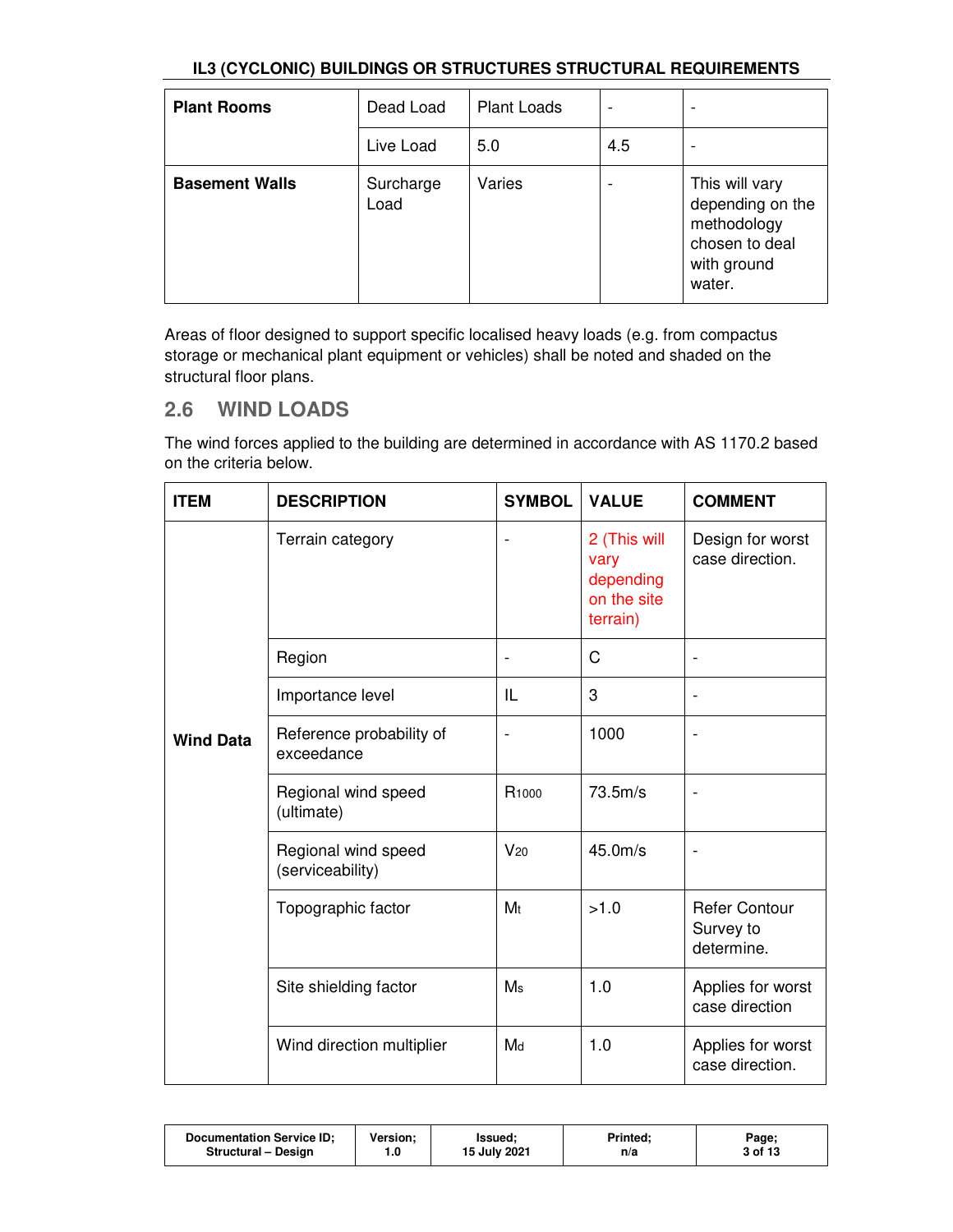| Internal pressure coefficient<br>(ultimate) | Cpi | $+0.7, -0.65$ | - |
|---------------------------------------------|-----|---------------|---|
|                                             |     |               |   |

# **2.7 EARTHQUAKE LOADS**

The earthquake forces applied to the building are determined in accordance with AS 1170.4 based on the criteria below.

| <b>ITEM</b>       | <b>DESCRIPTION</b>                     | <b>SYMBOL</b>                | <b>VALUE</b>                        | <b>COMMENT</b>                      |
|-------------------|----------------------------------------|------------------------------|-------------------------------------|-------------------------------------|
|                   | Location                               |                              | Darwin<br>(change if not<br>Darwin) |                                     |
| <b>Earthquake</b> | Importance level                       | IL                           | 3                                   |                                     |
| Data              | Reference probability of<br>exceedance | $\qquad \qquad \blacksquare$ | 1000                                | -                                   |
|                   | Probability factor for<br>earthquake   | Кp                           | 1.3                                 | $\qquad \qquad \blacksquare$        |
|                   | Hazard factor                          | 7                            | 0.09                                | Darwin                              |
|                   | Site sub-soil class                    | Ce/De                        | Soil                                | <b>Refer Geotechnical</b><br>Report |
|                   | Earthquake design<br>category          |                              | To be<br>determined                 | Refer Table 2.1 of<br>AS1170.4      |

# **2.8 STRUCTURAL ROBUSTNESS**

Comply with the requirements of AS 1170.0, and ABCB Structural Robustness Handbook (2016).

# **2.9 FOUNDATION DESIGN**

Foundation design shall be based on the recommendations of the Geotechnical Report prepared for the project. Fill material shall be select fill and compacting to 95% (min) MMDD. Depth of footings to be determined by Structural Engineer.

The project title, consultant / author, report number and issue date of the Geotechnical Report shall be clearly noted on the drawings.

### **2.10 EARTH PRESSURE**

Any designed structure, including retaining walls, shall be designed to resist earth pressures in accordance with the recommendations from the Geotechnical Investigation. Basement walls and floors must be protected via subsoil drains.

| <b>Documentation Service ID:</b> | Version: | Issued:      | <b>Printed:</b> | Page;   |
|----------------------------------|----------|--------------|-----------------|---------|
| Structural - Design              | 0. ا     | 15 July 2021 | n/a             | 4 of 13 |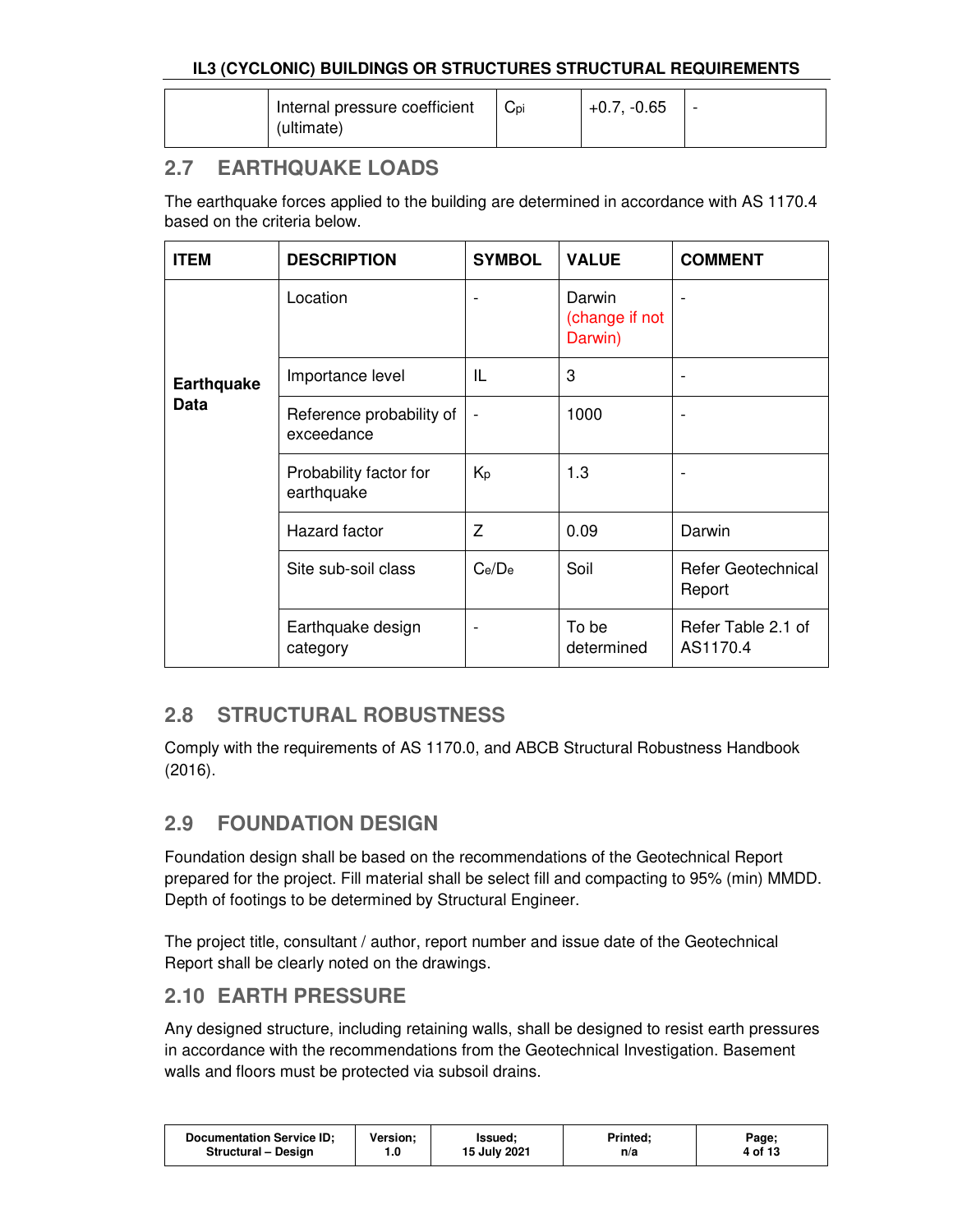# **2.11 FIRE RESISTANCE**

The structure and its component members shall be designed for the appropriate fire resistance in accordance with the relevant Australian Standards and the requirements of the NCC.

### **2.12 STRENGTH**

The structure and its component members shall be designed such that their design strength exceeds the appropriate design actions in accordance with the NCC and the relevant Australian Standards.

# **2.13 STABILITY**

The structure as a whole and its parts shall be designed to prevent instability due to overturning, uplift and sliding in accordance with the NCC and the relevant Australian Standards.

# **2.14 SERVICEABILITY**

The structure and its component members shall be designed for serviceability by controlling or limiting deflection, lateral drift, cracking, and vibration in accordance with the relevant Australian Standards unless noted below.

Unreinforced blockwork is not permitted.

# **2.15 DEFLECTION LIMITS**

| <b>ITEM</b>                  | <b>DESCRIPTION</b>    | <b>APPLIED ACTION</b>                                   | <b>CRITERIA</b><br><b>ADOPTED</b>                                    |
|------------------------------|-----------------------|---------------------------------------------------------|----------------------------------------------------------------------|
| Roof supporting<br>elements  | Mid-span deflection   | $G + \Psi$ <sub>I</sub> Q + W <sub>s</sub><br>$G + W_s$ | Span/300                                                             |
| Floors and floor<br>supports | Mid-span deflection   | $G + \Psi$ <sub>I</sub> Q                               | Span/350 or 30mm<br>Span/500 (under<br>blockwork walls /<br>glazing) |
| Wall elements                | Mid-height deflection | Ws                                                      | Height/250                                                           |
| Transfer structures          | Mid-span deflection   | $G + \Psi$ <sub>I</sub> Q                               | Span/500                                                             |

Generally, deflection limits shall be as per AS 1170.0.

# **2.16 CONCRETE DURABILITY**

All concrete elements of the structure shall be designed for durability in accordance with Table 4.3 of AS 3600, the exposure classification of particular concrete surfaces shall be detailed below;

| <b>Version:</b><br><b>Documentation Service ID:</b><br>lssued;<br>15 July 2021<br><b>Structural - Design</b><br>0. ا | <b>Printed:</b><br>n/a | Page;<br>5 of 13 |
|----------------------------------------------------------------------------------------------------------------------|------------------------|------------------|
|----------------------------------------------------------------------------------------------------------------------|------------------------|------------------|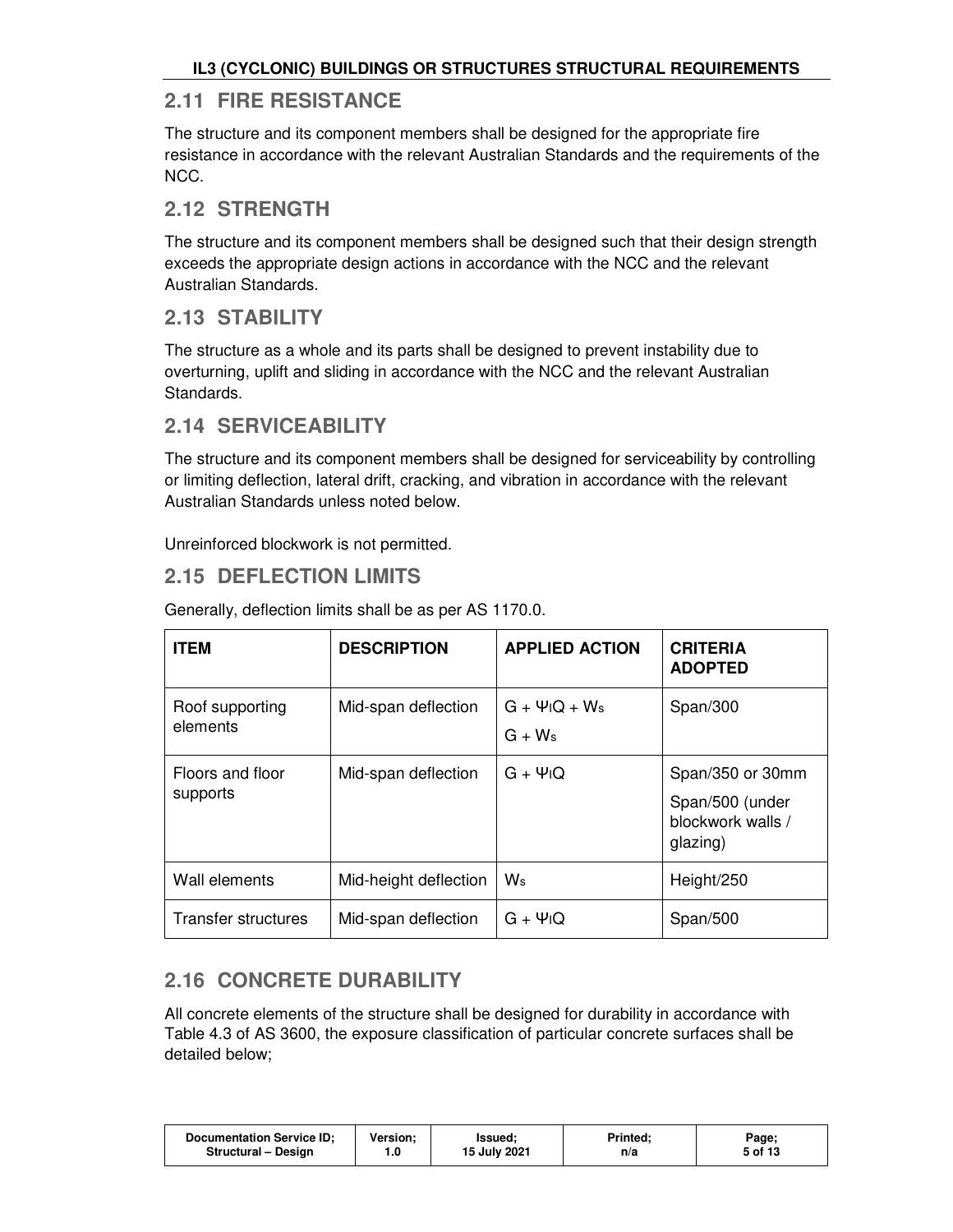| <b>ITEM</b>                          | <b>DESCRIPTION</b>                     | <b>VALUE</b>             | <b>COMMENT</b>                                                                                                     |
|--------------------------------------|----------------------------------------|--------------------------|--------------------------------------------------------------------------------------------------------------------|
|                                      | Design life                            | 50 years                 |                                                                                                                    |
| <b>Concrete</b><br><b>Durability</b> | Concrete<br>exposure<br>classification | A2                       | Surfaces in interior<br>environments / surfaces in<br>contact with ground protected<br>by damp proof membrane      |
|                                      |                                        | B1                       | Near coastal / surfaces in<br>above-ground exterior<br>environments (1km to 50km<br>from coast or tidal estuaries) |
|                                      |                                        | $32MPa$ (f'c)<br>minimum | Vehicle pavements in any<br>location                                                                               |

# **2.17 CRACK CONTROL**

Reinforcement for crack control shall be provided at, or better than, the ratios stipulated in AS 3600. This requirement does not replace any requirement for reinforcement specified for structural integrity.

# **2.18 POST TENSIONED OR PRECAST CONCRETE SLAB**

The adoption of post tensioned or precast concrete system for slab or beam is not allowed without the approval of DIPL.

If post tensioned slabs are installed, the location of all tendons must be marked on the underside of the slab to ensure that any future core holes cut in the slab do not intersect any stressing cables.

### **2.19 WATERPROOFING**

Floors, walls and lift pits shall be fully tanked where below grade or subject to hydrostatic pressure.

### **2.20 STEEL PROTECTIVE COATING**

### **Durability**

The steel protection system shall satisfy the requirement of very long term durability of 25 years to first major maintenance and be warranted for a minimum of 20 years. Name the Principal as the warrantee.

Coating damage caused by welding or flame cutting, or during handling, transport, or erection shall be reinstated in accordance with the provisions of AS/NZS 4680 - Repair after Galvanizing.

Bases of all external structural steel columns must be coated with "Epireze 215", coated 100mm below slab level or top of base plate, and extend to 100mm above finished concrete slab or above concrete collar surface level at the steel.

| <b>Documentation Service ID:</b><br><b>Version:</b><br><b>Structural - Design</b><br>1.0 | Issued:<br>15 July 2021 | Printed:<br>n/a | Page;<br>6 of 13 |
|------------------------------------------------------------------------------------------|-------------------------|-----------------|------------------|
|------------------------------------------------------------------------------------------|-------------------------|-----------------|------------------|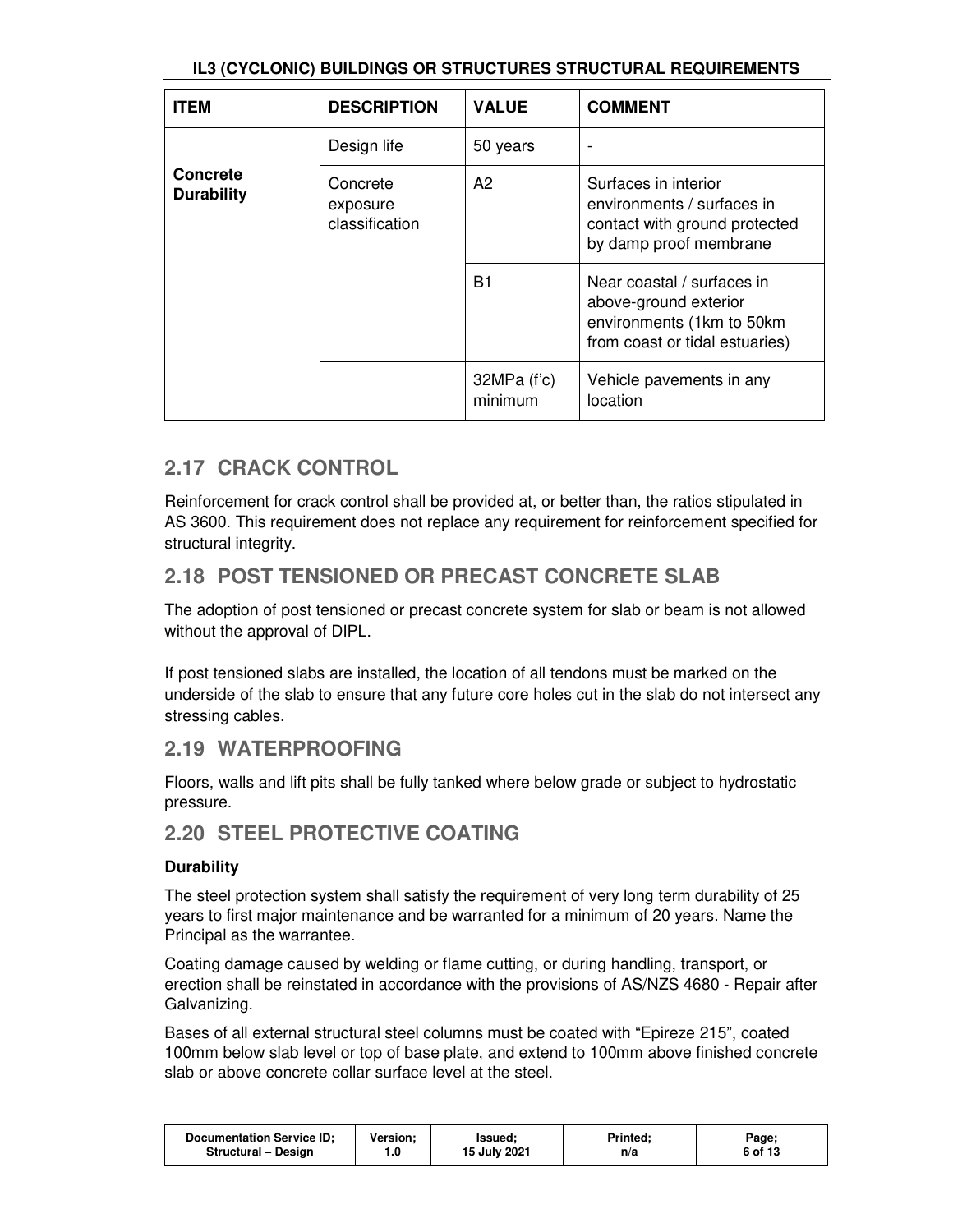External steel columns / stumps surrounded by natural ground shall be encased with a reinforced concrete collar. The collars must extend horizontally a minimum of 100mm from the steel. The collars must be sloped down away from the column and finish not less than 100mm above natural ground level at the highest ground level point adjacent to the concrete collar.

#### **Guide Notes**

The steel protective coating/s for the project is to be selected from the following Table with options of inorganic zinc silicate (IZS), hot dip galvanised (HDG), or polyurethane system. Following the identification of the building location and the finish required, select and specify the appropriate coating/s from the Table. The selection of coating is to be read in conjunction with the associated NOTES below the table.

Do not use other protective coatings without approval.

Coating required is HDG, IZS, or polyurethane system (subject to the building location and finish required by the design architect), for all structural steelwork. The selection of coating is to be read in conjunction with the NOTES below the table.

|                                                                              | Table - Steel protective coating selection                                                                                                                                              |                                                                                                                                                                                                                                                                                                                                                                                                                                                                                                                           |  |  |  |
|------------------------------------------------------------------------------|-----------------------------------------------------------------------------------------------------------------------------------------------------------------------------------------|---------------------------------------------------------------------------------------------------------------------------------------------------------------------------------------------------------------------------------------------------------------------------------------------------------------------------------------------------------------------------------------------------------------------------------------------------------------------------------------------------------------------------|--|--|--|
| <b>BUILDING</b><br><b>LOCATION</b>                                           | <b>COATING</b>                                                                                                                                                                          | <b>COMMENT</b>                                                                                                                                                                                                                                                                                                                                                                                                                                                                                                            |  |  |  |
| Inland<br>tropical<br>(areas more<br>than 0.5km<br>from coast<br>or estuary) | Hot dip galvanised<br>(HDG) - As per Table 1<br>of AS/NZS 4680                                                                                                                          | Steelwork to be galvanised shall be prepared<br>and pre-treated to the requirements of<br>AS 1627.4 and hot dip galvanized in<br>accordance with AS/NZS 2312.2, AS 4650,<br>AS/NZS 4680, and with the Standard<br>Specification for Hot Dip Galvanizing,<br>published by the Galvanizers Association of<br>Australia, accessible via<br>https://gaa.com.au/standard-specification-for-<br>hot-dip-galvanizing/<br>All non-galvanised steelwork is to be blast<br>cleaned to a class $2\frac{1}{2}$ finish and primed with |  |  |  |
|                                                                              | Inorganic zinc silicate<br>$(IZS) - 75 \mu m$ DFT (min)                                                                                                                                 | 75 microns inorganic zinc silicate. Top or<br>finish coat to be as per architectural<br>specification.                                                                                                                                                                                                                                                                                                                                                                                                                    |  |  |  |
| Marine<br>(areas<br>0.5km from<br>coast or<br>less)                          | Polyurethane System,<br>total DFT 325 µm -<br>Consists of 75 µm IZS<br>primer, 200 µm high<br>build epoxy (2 pack)<br>intermediate coat, and<br>50 µm polyurethane (2)<br>pack) topcoat | Prepared and primed as above. Colour to be<br>as per architectural specification.                                                                                                                                                                                                                                                                                                                                                                                                                                         |  |  |  |

| <b>Documentation Service ID:</b> | Version: | Issued:      | Printed: | Page;   |
|----------------------------------|----------|--------------|----------|---------|
| Structural - Design              |          | 15 July 2021 | n/a      | 7 of 13 |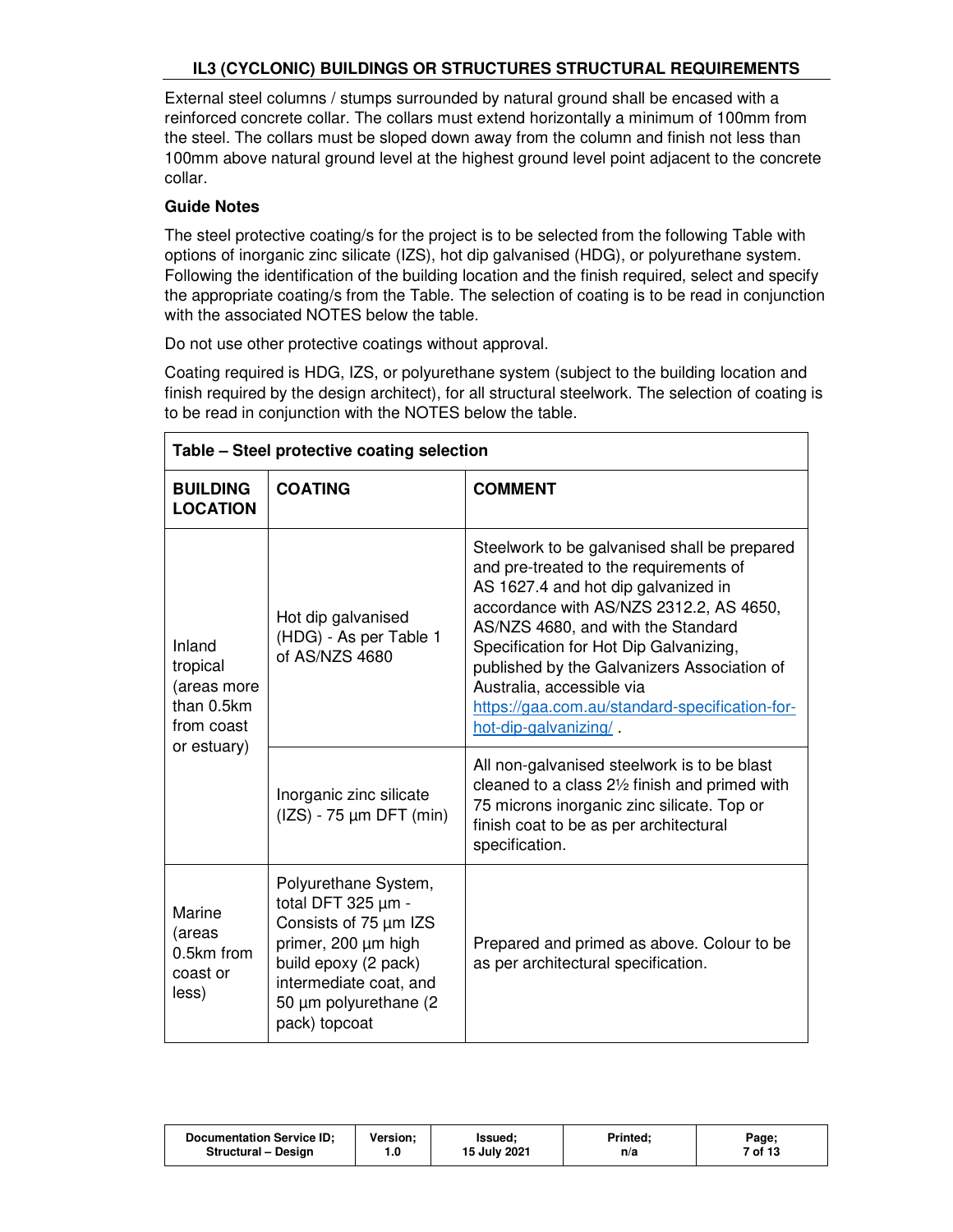#### **NOTES:**

1. For this Guide, durability is defined as the time elapsed before the first major maintenance (recoating) of a coating system becomes necessary, to arrest corrosion.

2. The objective is to achieve maximum durability compatible with the 50 years design life of the structural steelwork, or equal to the expected service life of the structure as defined in the Brief or NCC.

3. The design of the structure influences the choice of a protective coating. As a general rule, important, difficult to access, and complicated structures should be given long-life systems to reduce the amount of costly maintenance. More durable coating at the beginning is more sustainable and this will lead to cost saving in the long run with less or no recoating required (lower lifecycle cost).

4. Any components of the structure which are not accessible after assembly should be provided with a corrosion protection system that will remain effective for the service life of the structure. If this cannot be achieved by means of a protective coating system, other measures, such as manufacturing from corrosion-resistant material, designing for replacement, or specification of a corrosion allowance, should be taken.

5. IZS and HDG have been chosen as the preferred steel protective coating systems due to their proven performance, superior durability and less maintenance (lower frequency of recoating required) than other products. Both have been shown to have a very long life to first maintenance in most environments and often no maintenance will be required during the entire life of the project.

6. As a guide, colour or architectural paint coated finish steel shall have a protective coating of IZS. Buildings located within the tropical, arid and more than 0.5km from the coast or tidal estuaries shall be coated with IZS or HDG. Steel surfaces vulnerable to corrosion in the coastal fringe would require a polyurethane coating system. Coastal fringe includes areas up to 0.5km from the coast or tidal estuaries.

7. The coating systems apply to all structural steelworks of the project, including internal and external (exposed) located steel members. This standardised approach minimises confusion and errors in design and fabrication, easier for quality control in verification and inspection, and provides consistency among all DIPL projects.

8. Specifiers to nominate the coating systems suitable for the project based on the coating options and criteria from the Table as well as other criteria stated in this Guide.

9. For works associated with refurbishment of existing steelwork, minor and temporary structures, or if only a shorter working life is required, a cheaper, less durable system may be sufficient. However, this will need to be assessed on a case by case basis, and be subject to approval by DIPL.

10. In the regional centres such as Tenant Creek and Alice Spring Springs where HDG facility is unavailable, specifiers are reminded to also consider local industry capacity to undertake the coating work, and the logistics of having to have the coating undertaking elsewhere if HDG is specified for the project in the area.

11. For this Guide, the atmospheric corrosivity category has been assessed as C5 for the areas of Coastal fringes, Tropical Inland or C4 for the areas north of Tennant Creek and up to the Top End, and C3 for the arid areas south of Tennant Creek to Central Australia.

12. Due to potential surface exposure to micro-climatic circumstances of damp and mild humidity, condensation, acidic or alkaline (fallout) mist generated from the air-conditioning cooling tower, extreme hot or cold weather, and windborne abrasives (e.g. sand or soil), which can contribute to coating degradation, the areas south of Tennant Creek to Central Australia within the NT has been assessed as C3 in atmospheric corrosivity category.

### **2.21 DISSIMILAR METALS**

Contact between dissimilar metals shall be avoided to prevent galvanic corrosion. Special attention is required to reliably achieve isolation between dissimilar metal surfaces using marine-grade stainless steel inert spacers or washers.

### **2.22 GEOTECHNICAL INVESTIGATION**

Prepare a written geotechnical investigation report of the site including any car parking areas.

| Documentation Service ID;<br><b>Version:</b><br>lssued:<br>15 July 2021<br>Structural - Design<br>. 0 | Printed:<br>Page;<br>8 of 13<br>n/a |
|-------------------------------------------------------------------------------------------------------|-------------------------------------|
|-------------------------------------------------------------------------------------------------------|-------------------------------------|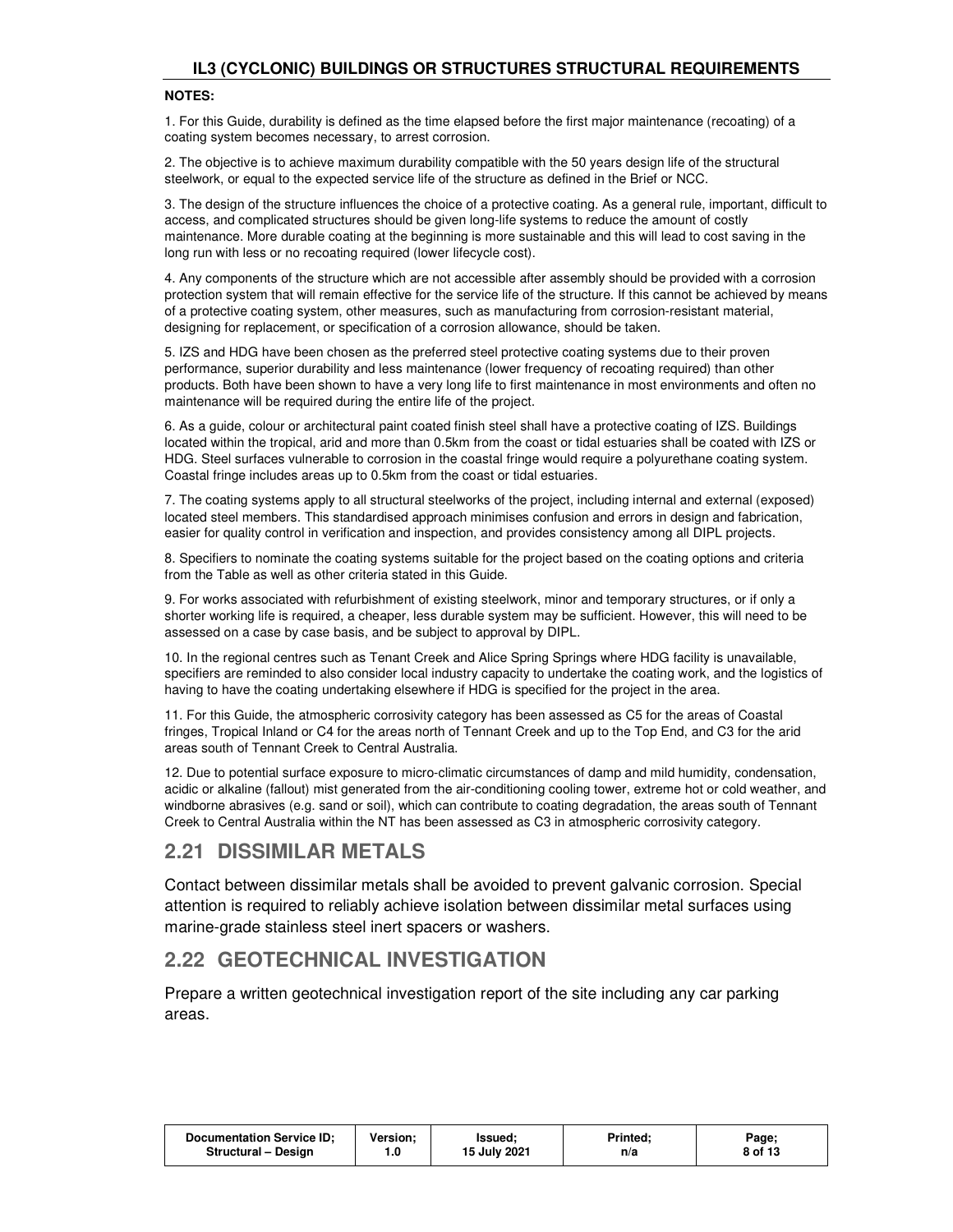The report shall provide information on subsurface conditions across the site, including but not limited to:

- Provide assessment of soil materials encountered across the site
- Site classification in accordance with AS 2870
- Recommendations on site preparation and earthworks requirements, including suitability of in-situ material for re-use as fill, placement of fill, compaction criteria and testing requirements
- Recommendations on suitable foundation systems
- Provide foundation design parameters, including allowable soil bearing pressures and estimated soil settlements
- Assessment of the site factor for earthquake design in accordance with AS 1170.4
- Assess pavement requirements and provide pavement subgrade design parameters, including CBR
- Provide comments on site drainage and groundwater
- Identify anticipated construction difficulties and provide possible solutions

The investigation shall be carried out by an experienced and qualified Geotechnical Engineer.

### **2.23 STEEL STUD WALL FRAME**

Studs of light gauge "C" sections shall be no less than 1.6mm BMT.

Drawing details must include, but not be limited to, full elevation of every wall frame, member section sizes, welding connection, cast-in hold-down bolt information, and specification of Alcor flashing between base of bottom plate and concrete.

Fixing of bottom plates to concrete slab must be by galvanised cast-in bolts. Do not use other mechanical fixings, nor chemical anchors, for the fixing without approval.

Do not specify steel stud frames for external walls without approval.

Do not specify manufacturer proprietary systems.

Do not specify manufacturer to design, manufacture, and certify for structural stud wall frames.

### **2.24 PROPRIETARY TRUSS**

Do not use proprietary steel or timber trusses.

### **2.25 MASONRY**

Drawings to specify clean out inspection holes at base course of all reinforced and core fill cores. Clean out all cores to be filled progressively as the work proceeds.

Drawings are required to show full elevations of all external and internal shear blockwork walls.

| <b>Documentation Service ID:</b> | Version: | lssued:      | <b>Printed:</b> | Page;   |
|----------------------------------|----------|--------------|-----------------|---------|
| Structural - Design              | 0.،      | 15 July 2021 | n/a             | 9 of 13 |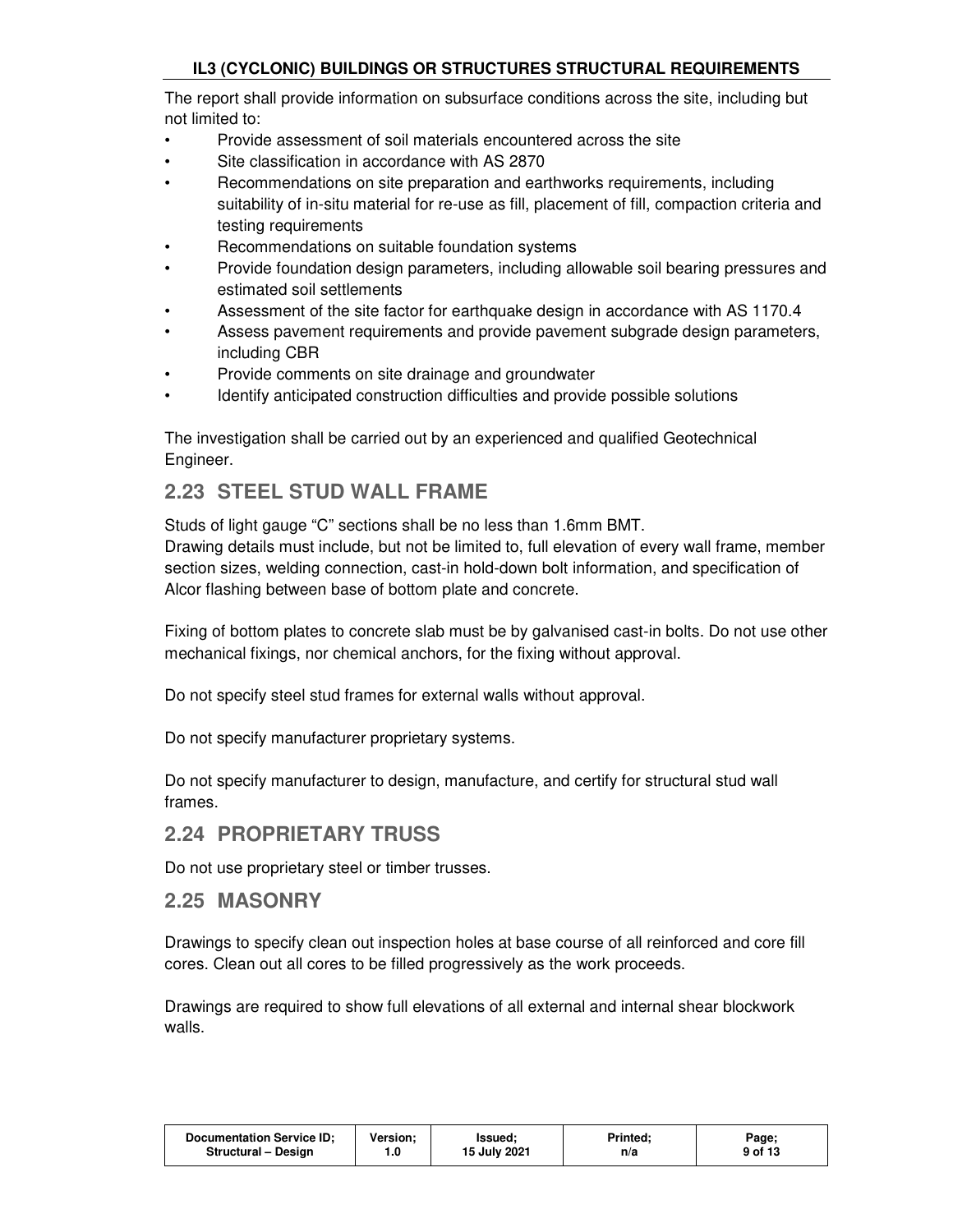Window sills are required to be fixed to bond beam with galvanised N12 shear pins at 600mm centres and at each window mullion.

All external blockwork, wet area blockwork, blockwork below ground level and for the first 3 base courses above finished floor level shall be constructed using mortar with a damp-proof admixture such as "Cementaid Calblack" or similar. This needs to be clearly noted on the drawings.

The use of unreinforced blockwork or brick masonry walls is prohibited.

Blockwork control joints shall be provided in walls to minimise the effects of linear shrinkage, temperature variations, creep, and subgrade movement. All joint locations to be clearly marked on slab plans and wall elevations.

# **2.26 METAL CAPPING AND FLASHING**

All exposed parts of flashing and capping are to be screw fixed with No. 14 class 4 HH screws with EPDM seal. Fixing distances to be fully detailed and in accordance with AS 1562.1:2018 for cyclonic regions. This needs to be noted on the drawings.

# **2.27 METAL ROOF AND WALL SHEETING**

All metal sheeting to be colorbond steel.

Sheeting thickness to be 0.48mm BMT minimum with Class 4 finish fixing screws.

Ceiling sheeting thickness can be 0.42mm BMT.

# **2.28 HOLD-DOWN ANCHOR**

All vertical hold-down anchors are to be cast-in system.

Do not use other mechanical, nor chemical anchors as column or stub column hold-downs without approval.

### **2.29 LOCATION OF WALLS, COLUMNS AND WALL BRACING**

The design of the structure shall incorporate flexibility for future changes in internal layout or use. This requirement should be reflected in the design of the building structure. The use of internal walls as load bearing or structural walls is to be avoided where possible.

Careful consideration must be given to the location of columns within the building. Columns within the body of a functional space should be avoided wherever possible.

Walls required for bracing purposes should be carefully located so as not to impact severely on flexibility to rearrange the internal layout in the future.

| <b>Documentation Service ID:</b><br><b>Version:</b><br>Structural - Design<br>0. ا | lssued:<br>15 July 2021 | <b>Printed:</b><br>n/a | Page;<br>10 of 13 |
|------------------------------------------------------------------------------------|-------------------------|------------------------|-------------------|
|------------------------------------------------------------------------------------|-------------------------|------------------------|-------------------|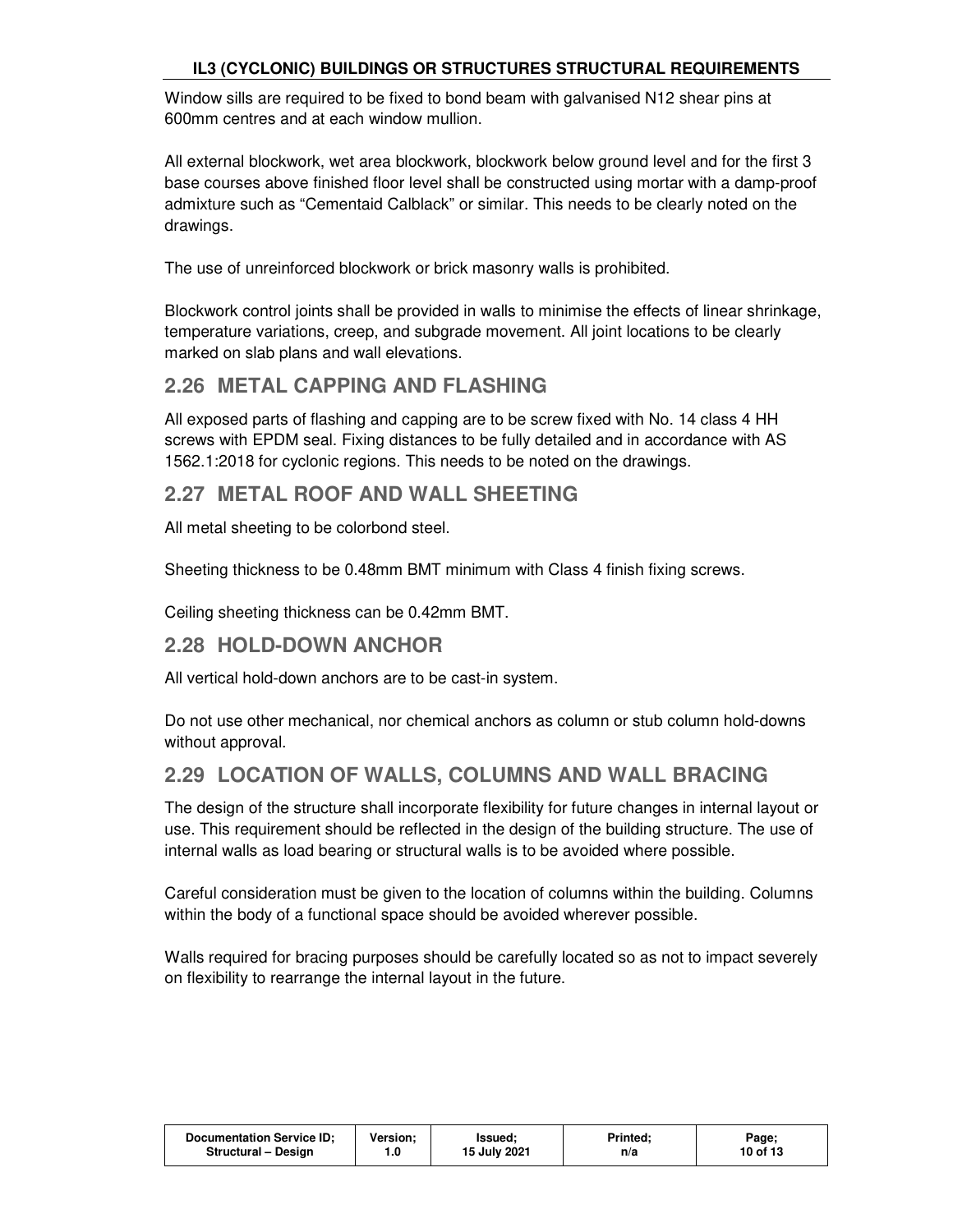# **2.30 GROUND SLAB MOISTURE BARRIER AND BEDDING SAND**

All floor slabs on ground shall be placed on moisture barrier equivalent to 300 micron thick 'Fortecon' polythene membrane, turned up at the perimeter and with all joints and penetrations sealed.

The use of 200 or 300 µm termite barrier polymer sheet (e.g. HomeGuard or similar product) as moisture barrier or damp proof membrane is prohibited.

Bedding sand shall be a naturally occurring material that has a high clay/fine silt content to ensure the material can hold its shape when used under concrete slabs. The specification or use of manufactured quarry sand as bedding sand is prohibited. This needs to be clearly noted on the drawings.

# **2.31 EXTERNAL SLAB**

External slabs associated with buildings are to be documented as part of structural documentation. This includes slabs for under cover walkways, verandahs, carports, and path slabs linking between buildings.

Do not document external slabs of buildings as part of civil design documentation.

### **2.32 SLAB JOINTS**

Slab joints whether for contraction, expansion, or construction must be considered and documented as part of structural documentation. All joint locations to be clearly shown on the slab plans.

Slabs with architectural significance or visible surfaces must be carefully designed to minimise cracking.

Do not document joint locations and details of building slabs as part of architectural or civil documentation.

### **2.33 NON-STRUCTURAL PARTS AND COMPONENTS**

Non-structural parts and components, including architectural, mechanical, and electrical components, and their fastenings, shall be designed for horizontal and vertical earthquake forces as per Section 8 of AS 1170.4. The design shall be fully detailed as part of the structural documentation and certified with Section 40 Structural Design Certificate by a NT Registered Certifying Engineer (Structural) with expertise in the design of the Components to the code requirements.

# **2.34 TIMBER PRODUCTS**

Do not use timber material for any part of the structural work without approval.

### **2.35 DESIGN ENGINEER**

The structural engineer responsible for the design and certification shall be a NT Registered Building Practitioner (Structural) with extensive experience and proven track record in design

| 15 July 2021<br>11 of 13<br>Structural - Design<br>n/a | <b>Documentation Service ID:</b> | Version: | Issued: | <b>Printed:</b> | Page; |
|--------------------------------------------------------|----------------------------------|----------|---------|-----------------|-------|
|--------------------------------------------------------|----------------------------------|----------|---------|-----------------|-------|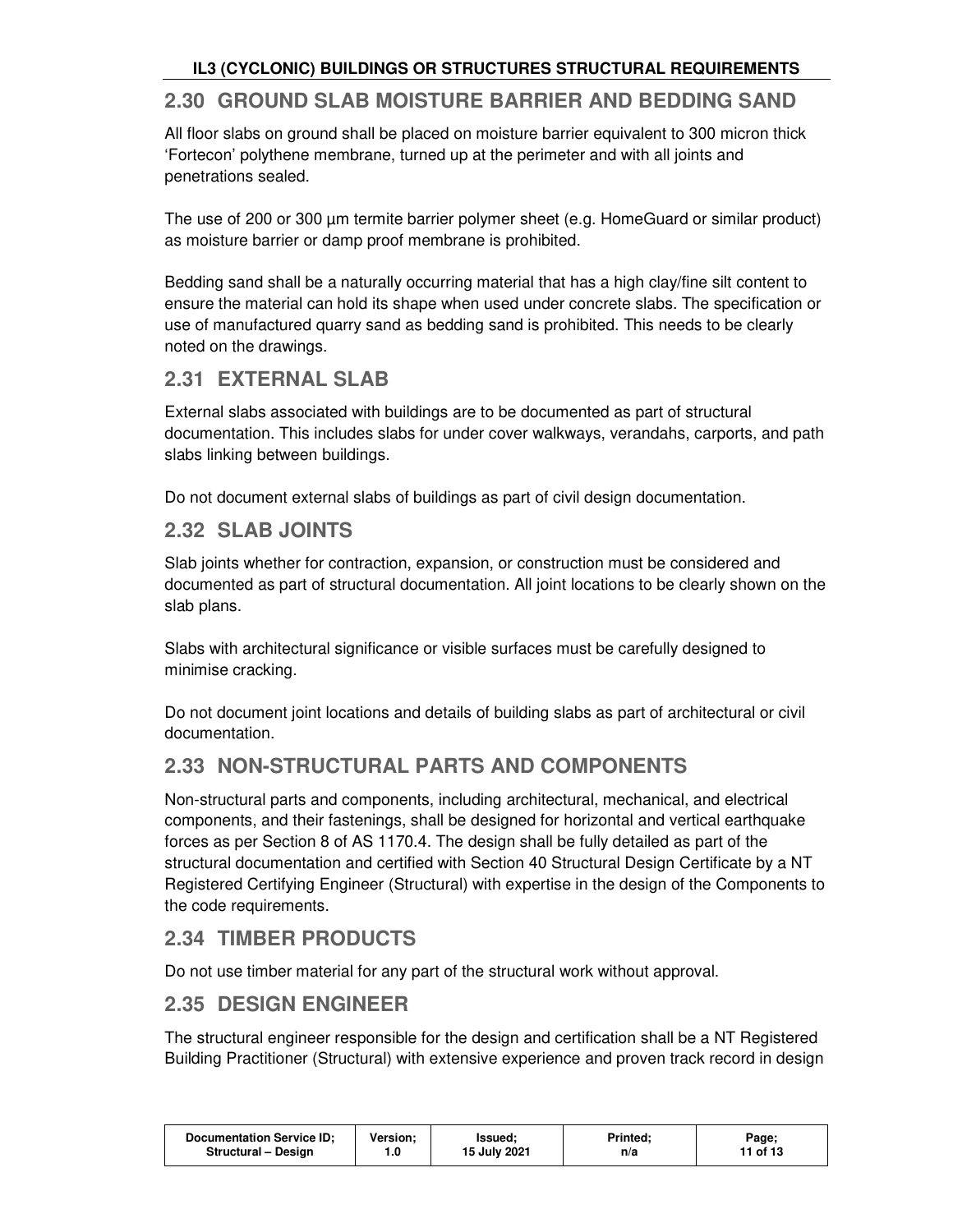and construction for buildings commensurate with the value, usage and complexity of the IL 3 building works.

### **2.36 DRAWINGS**

The drawings shall comply with the following principles/requirements.

The drawings shall comply with NTG Technical Drawings Part 1 and 3.

There should be no conflict between the Structural drawings and other discipline drawings.

Incomplete structural documentation is not acceptable.

Structural notes should not be excessive with only the notes that are relevant shall be shown. Notes that are not relevant shall not be included.

All graphical details shall be drawn to the right scales. The outlines and details of a representation should be proportional to the represented part.

Details shall be unambiguous and clear. For any feature of a drawing, there shall be only one interpretation. It should be easy to understand for each involved person. Details by description without actual graphical illustration is not acceptable.

Details of a specific nature and particular to an individual project need to be fully detailed in the drawings. It is important to ensure that the coverage is comprehensive. If a specific detail is required that is not similar to any other previously shown detail, it should be shown.

Details of specific nature based on standardise details are not acceptable. The details shall be purposely drawn to reflect and illustrate the detail envisaged.

Non-standard or typical details shall be clearly cross-referenced to the appropriate design layout/elevation/section. Poor or erroneous cross-referencing is not acceptable.

Standard details not relevant or applicable to the project shall not be included as part of the detailing.

Areas of floor designed to support specific localised heavy loads (e.g. mechanical equipment or compactus storage) shall be noted and highlighted on the structural floor plans.

Amendments when required on drawings should be shown clouded and tagged with an appropriate mark in accordance with NTG Technical Drawings Part 1. Additionally, the amendment table within the title block of the drawing should be updated (with a brief description) to reflect the amendment.

### **2.37 SHOP DRAWINGS AND CONSTRUCTION RFIs**

The Engineer engaged for the structural design is required to review Shop Drawings (precast concrete or steelwork) to ensure the intent of the design has been correctly interpreted. The

| Version:<br><b>Documentation Service ID:</b><br>Structural - Design | Issued:<br>15 July 2021 | Printed:<br>n/a | Page;<br>12 of 13 |
|---------------------------------------------------------------------|-------------------------|-----------------|-------------------|
|---------------------------------------------------------------------|-------------------------|-----------------|-------------------|